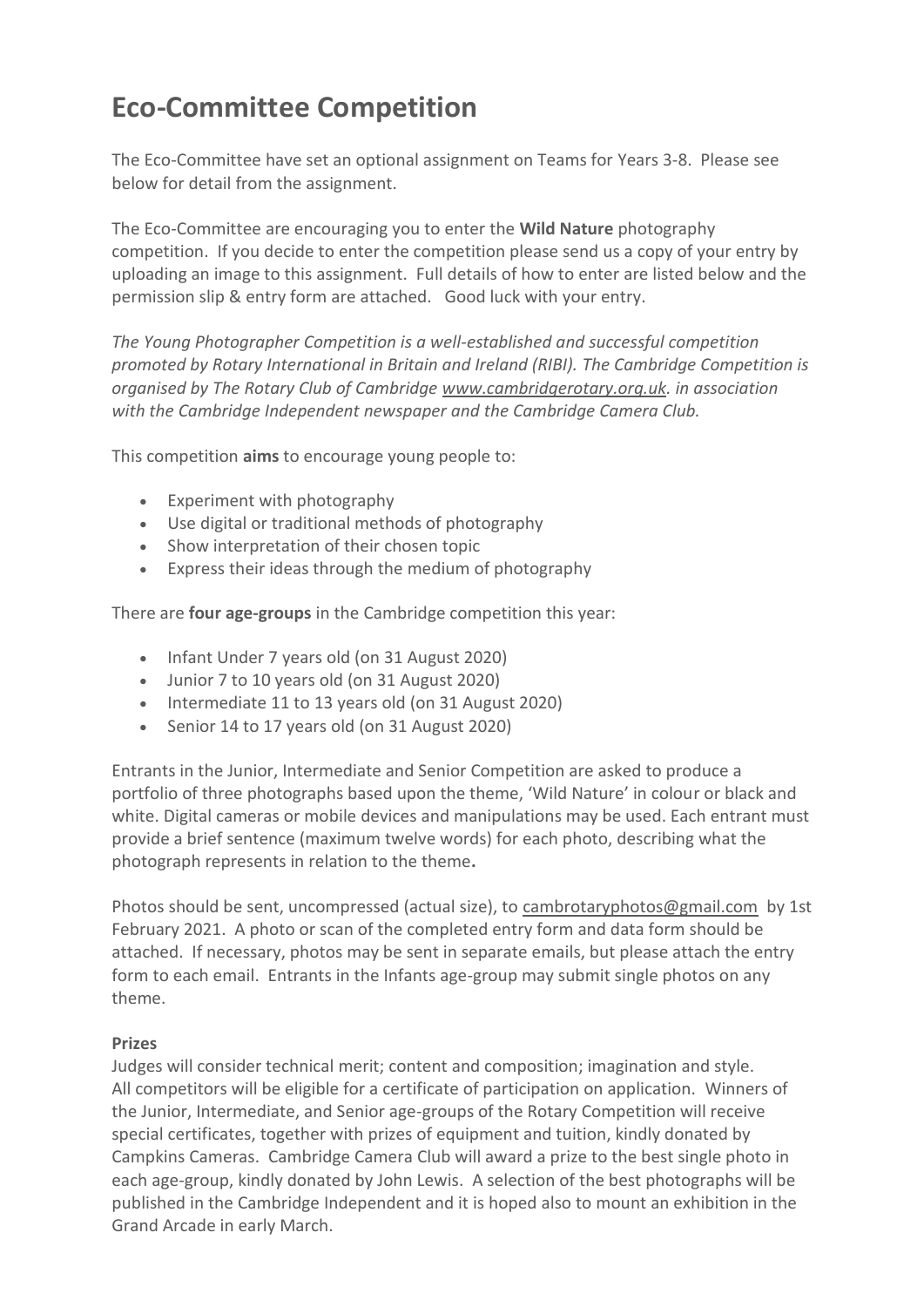# **YOUNG PHOTOGRAPHER COMPETITION**

# **(Rotary Club of Cambridge, Cambridge Independent and Cambridge Camera Club)**

| Age on 31 August 2020                                                                             |  |  |  |  |
|---------------------------------------------------------------------------------------------------|--|--|--|--|
|                                                                                                   |  |  |  |  |
|                                                                                                   |  |  |  |  |
|                                                                                                   |  |  |  |  |
| I have read the attached competition details. My entry consists of three photographs taken by me, |  |  |  |  |
| between 1 January 2020 and 31 January 2021, on the theme 'WILD NATURE', with the following        |  |  |  |  |
| interpretation (write a brief sentence, maximum twelve words, describing what each of the         |  |  |  |  |
| photographs represent in relation to the theme).                                                  |  |  |  |  |
|                                                                                                   |  |  |  |  |
|                                                                                                   |  |  |  |  |
|                                                                                                   |  |  |  |  |
|                                                                                                   |  |  |  |  |
| Signed:                                                                                           |  |  |  |  |
| To be signed by parent/guardian/teacher: Date:                                                    |  |  |  |  |
| I certify that these photographs are the work solely of the named entrant.                        |  |  |  |  |
|                                                                                                   |  |  |  |  |
|                                                                                                   |  |  |  |  |
|                                                                                                   |  |  |  |  |
|                                                                                                   |  |  |  |  |
| Please email your photos to: cambrotaryphotos@gmail.com together with a photo or scan of this     |  |  |  |  |

completed application form. If necessary you may send photos by separate emails. **Entries must be received by Saturday, 1 February, 2021. NB Also a data permission form needs to be completed by parents/entrants.**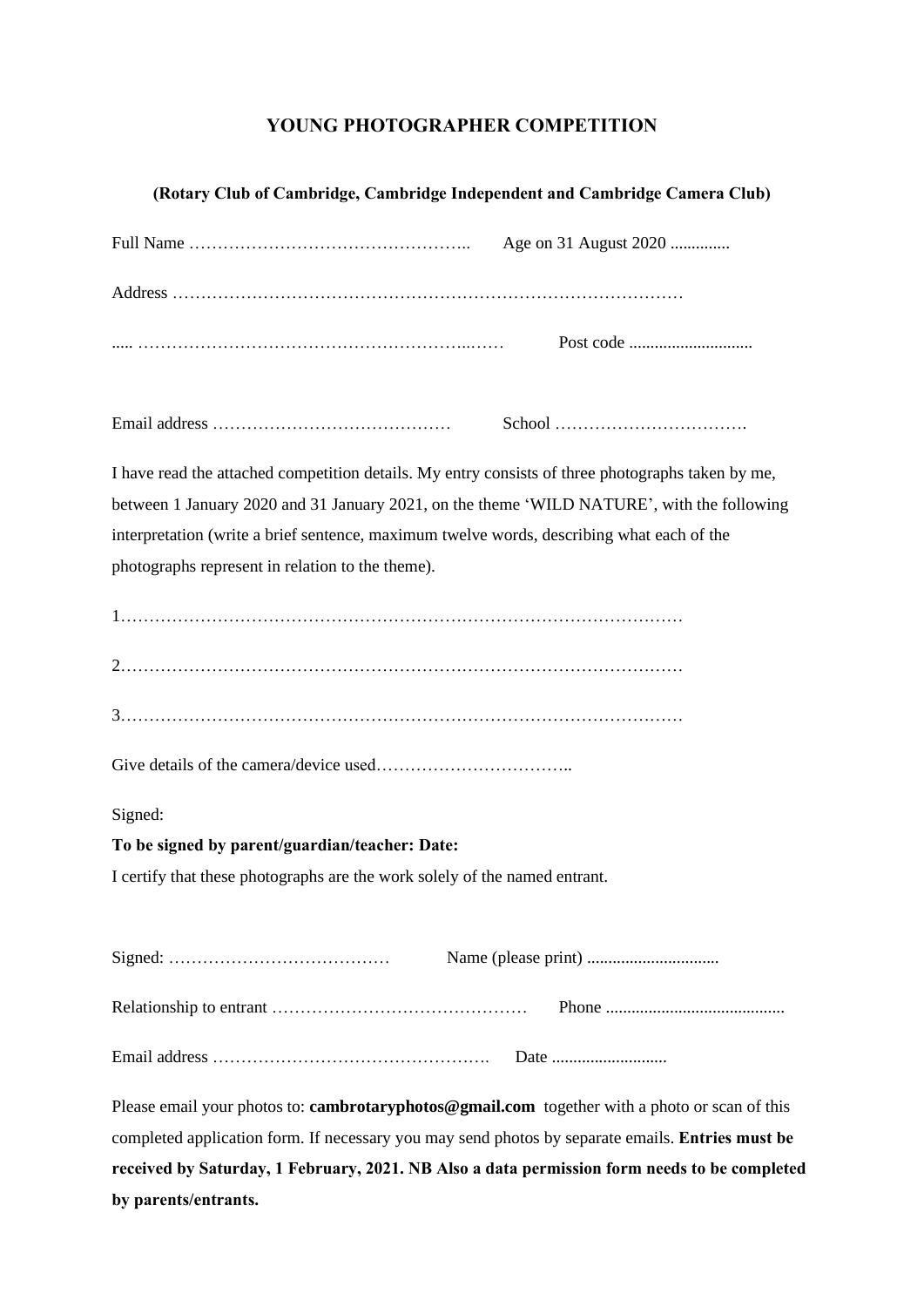## **YOUNG ENVIRONMENTALIST COMPETITION - PARENTAL PERMISSION FORM**

# **Entry Form 2020/21**

Please read the Rotary Young Environmentalist Information Pack before completing this form. By signing this form, you confirm you have read, understood and agreed to the contents of the Information Pack and Privacy Notice below. Please return this form to the competition organiser by the date specified.

| Entrant's Name: (please type or use CAPITAL letters) | Age on 31 August 2020:                                                                |  |
|------------------------------------------------------|---------------------------------------------------------------------------------------|--|
| School/College/Organisation (if applicable):         | Please tick category being entered:<br>Intermediate $\Box$<br>Junior $\Box$<br>Senior |  |
| Group or Individual entry:                           |                                                                                       |  |

## **Entrant's Contact Details**

**(only to be completed by Entrant if they are 18 years of age at the time of signing this form)**

| Entrant's Email: | Entrant's Tel No: |
|------------------|-------------------|
|                  |                   |

## **Parent/Guardian Contact Details**

**(only to be completed by Parent/Guardian if Entrant is a minor, under the age of 18 years of age at the time of signing this form)**

| Parent/Guardian's Email: | Parent/Guardian's Tel No: |
|--------------------------|---------------------------|
|                          |                           |

#### **Rotary Details**

| Rotary Club of Cambridge                                      | District Number: 1080                            |  |  |  |  |
|---------------------------------------------------------------|--------------------------------------------------|--|--|--|--|
| Competition organiser:                                        |                                                  |  |  |  |  |
| Rtn John Barrett, 151 High St, Harston, Cambridge<br>CB22 7QD | Email: jcabarrett@aol.com<br>Tel No:01223 872842 |  |  |  |  |
| Please indicate the stage for this entry:-                    |                                                  |  |  |  |  |
| Club                                                          |                                                  |  |  |  |  |

#### **Entrants under the age of 18 when this form is completed, must get a parent/guardian signature to give permission for the following (if the Entrant is 18 years of age when this form is completed, they are giving permission themselves):-**

- a. for the named Entrant to take part and be identified in the competition.
- b. for the information on this form to be used for all stages of the competition (should the Entrant progress), and shared in accordance with the Privacy Notice with appropriate competition organisers at each stage.
- c. for Rotary, District or Club Public Relations Officers to make contact with the parent/guardian/entrant (where over 18 years of age) to discuss public relations opportunities.

By signing this form, you are also acknowledging that you have read and agree to the Privacy Notices referred to on the reverse of this form in respect of the use of personal information.

| *Parent/Guardian/Entrant (Print Name): | **Signature: | Date: |
|----------------------------------------|--------------|-------|
|                                        |              |       |